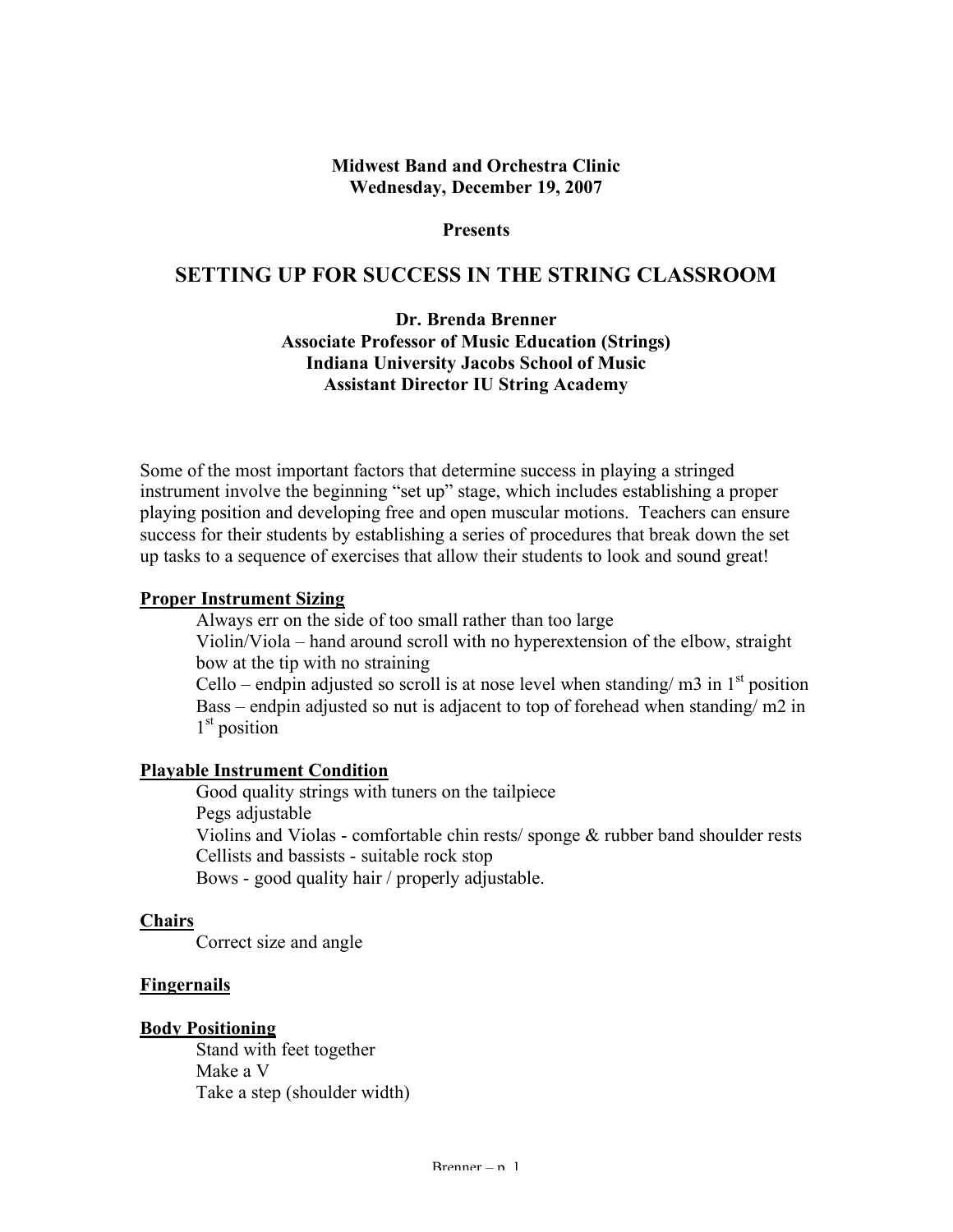Rock back and forth like a "tree in the wind" Sit on the ends of the chairs Feet flat on floor Backs straight "fire drill" exercise Chair circles

### **Rest Position**

### **High Dot**

Reference point at octave harmonic Taps over high dot with relaxed fingers Promotes relaxed fingers and proper left hand shape Pre-vibrato exercise Rhythmic reinforcement

# **Magic X**

Violin/Viola students only

Cello/Bass maintains C shape with fingertip/thumb contact only Placed at the base joint of the index finger of the left hand Reference point for proper left hand placement Start in rest position with left hand over high dot Slide back over the Magic X to first position Pre-shifting exercise

# **Statue of Liberty**

For violin/viola only Start in rest position with left hand over high dot Lift left hand to "Statue of Liberty" position Counting games to develop strength Turn instrument toward body and float onto collarbone Head stays stable – no "turtle neck" No space between neck and instrument

### **Check violin/viola instrument stability**

Wave Scratch back Swing arms

#### **Cello Positioning**

Endpin set so peg box is at ear level Knee position just below C bout – balancing, not squeezing Roller Coaster exercise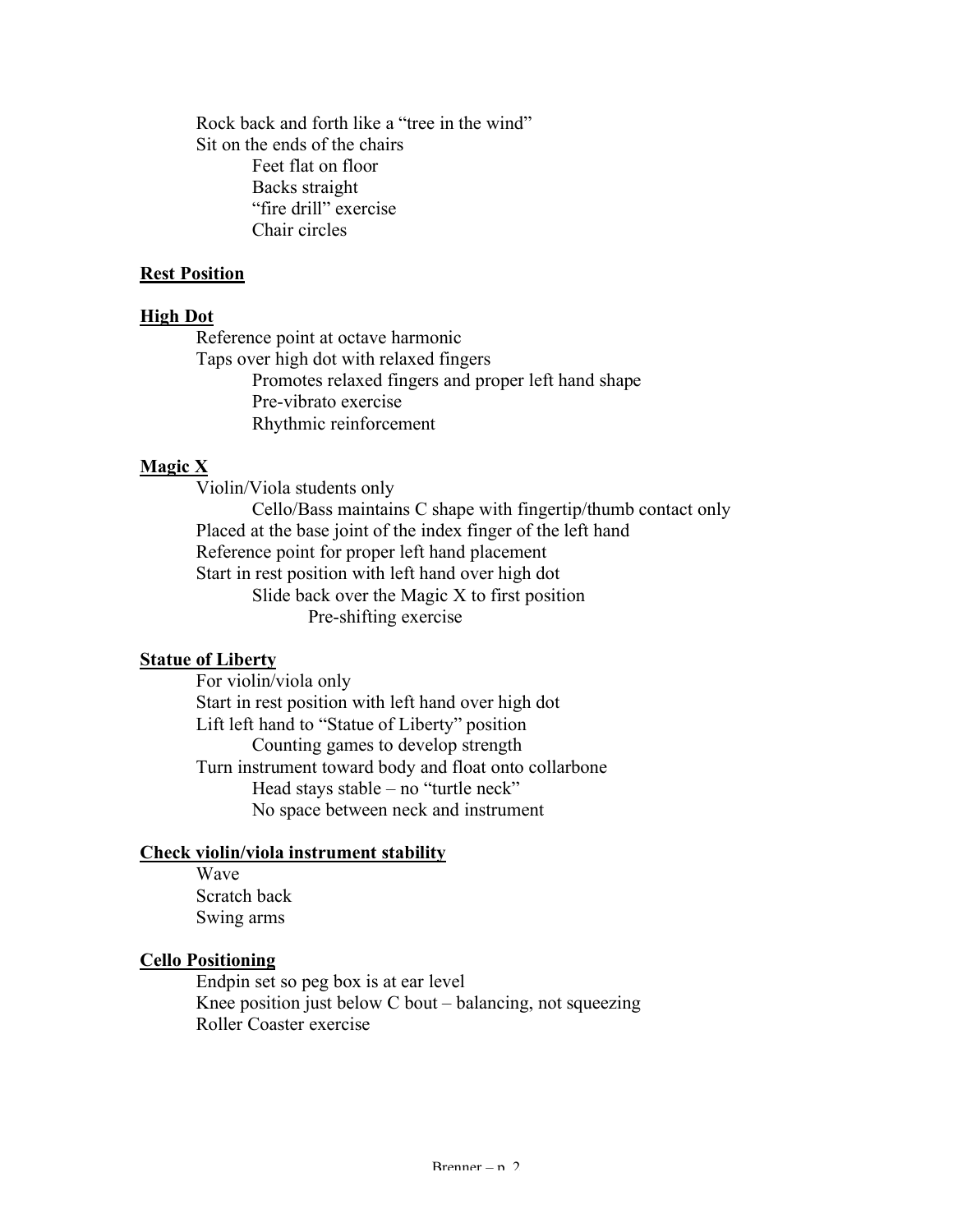### **Bass Positioning**

Check feet and body balance Angle instrument toward center of body – left leg touches back of bass Look, No Hands Exercise

### **Ants Song**

Violin/Bass together, left hand pinky plucks (3X per string) over high dot Each, Each, Each, Each and every Ant, Ant, Ant, Digging in the Dirt, Dirt, Dirt, Underneath the Ground, Ground, Ground Viola/Cello together as above Ants, Ants, Ants, digging in the Dirt, Dirt, Dirt, underneath the Ground, Ground, Ground, all the way to China, China, China For all instruments, look for relaxed left hand fingers, vibrant and ringing sound Reinforces names of strings

# **GDG**

Continues to reinforce the names of the strings/proper shaping of the left hand Over the high dot, with the pinky finger, all students pluck:

G D G rest G D G rest G G D D G D G rest In rests, either tap right hand on thigh, or tap toe/foot Variations: DAD (all) AEA, GEG (violin and bass) CGC, CAC (viola and cello)

# **Bow Set Up**

Mark middles with tape Pinky Houses for violin/viola Start with pencil Taps/Flexible Thumbs Look upside-down

# **Bow Games**

Spatial Games: Rocket Ship, Pinocchio, Unicorn, Stir the Soup, Windshield Wipers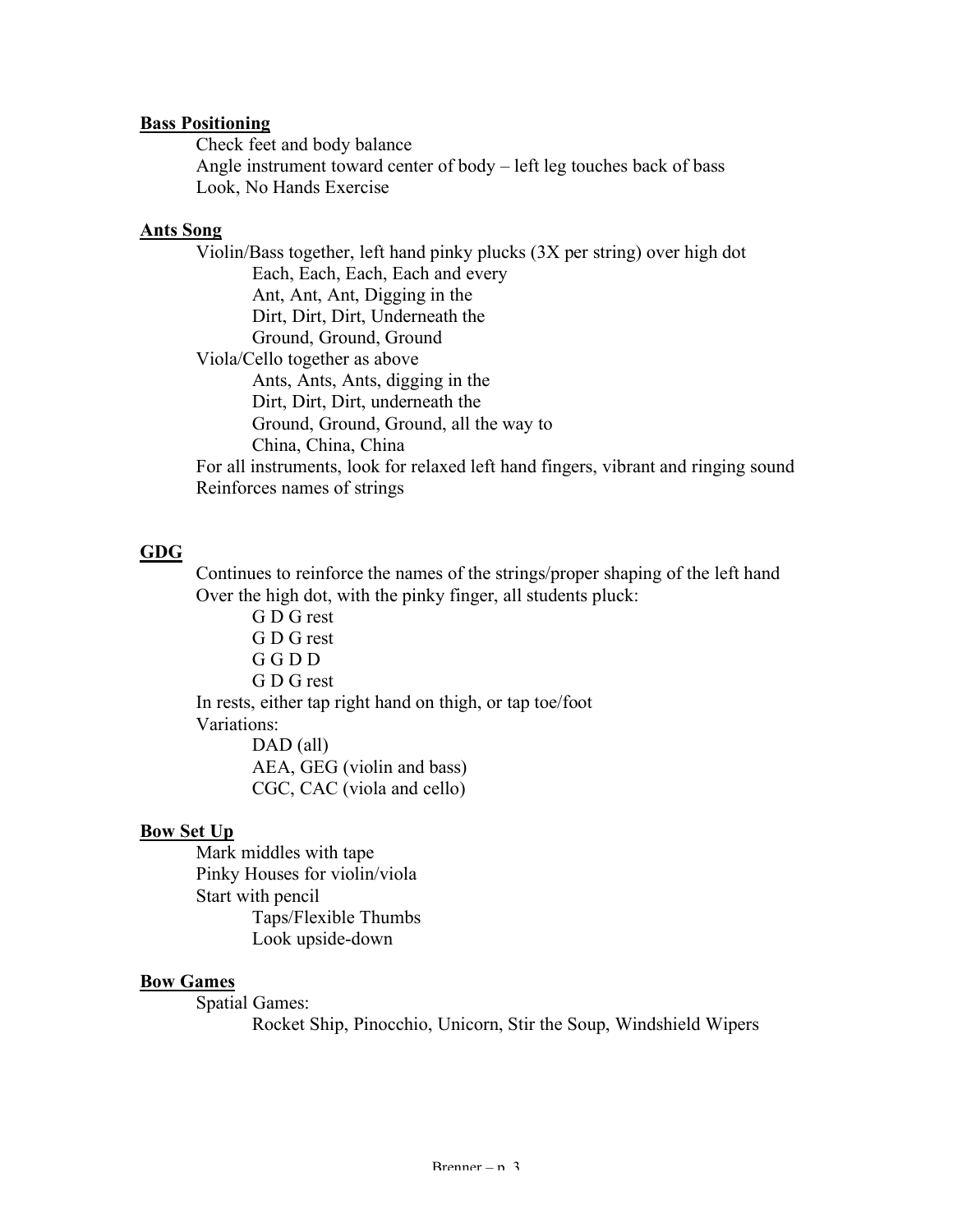### **Shoulder Bowing**

Toilet Paper Tubes For correct motion without sound Hold with left hands in correct position for playing Use UH of bow for violin/viola, LH for cello/bass Say and play rhythms Partner playing

### **Instrument and Bow Together**

Don't rush this step – previous skills must be set to ensure success Continually review all previous set up steps for reinforcement

#### **DAD with the bow**

Bow division – violin/viola in UH, cello/bass in LH Prepare silent string crossings between G and D, as well as D and A Different parts of the bow Smooth, open motions Play with half-bow martele strokes Impulsive motions Add left hand pizzicato version to bowed version to create first complete piece Pizz: CGC, GDG, DAD, AEA Add Bow: DAD (2x)

### **Shaping the Left Hand**

Tapes for specific fingers Slide back over Magic X Fingerboard slides and taps Penny Game Finger faces Thumb taps

#### **See Saw**

Introduces 1<sup>st</sup> finger Legato In triple meter Bow division – violin/viola UH, cello/bass LH A—D—A—D— EEE EEE D—D--

# **D Major Scale**

Tetrachords on D and A Twinkle rhythms Bow Division Block fingering – plops